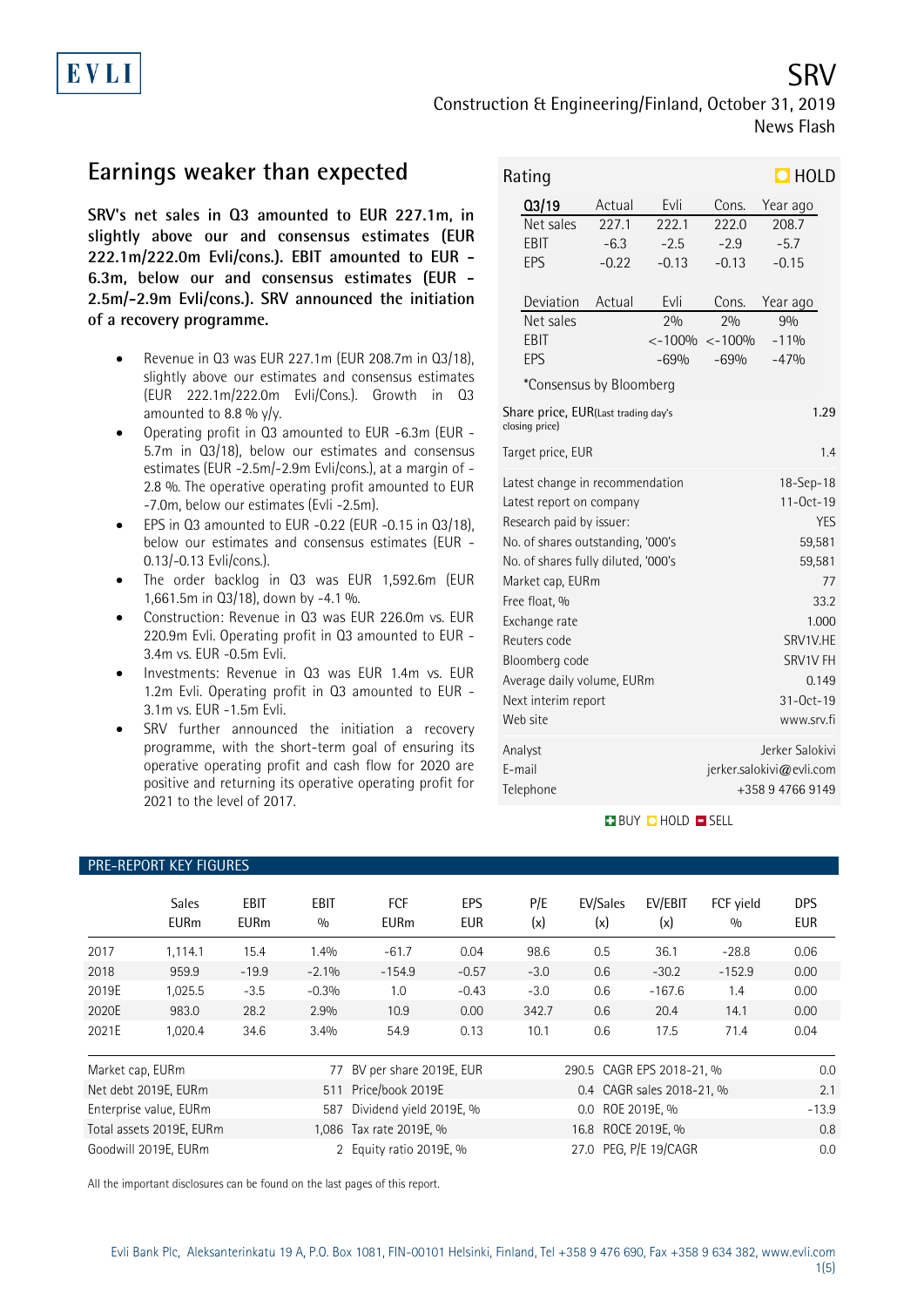

**SRV** 

Construction & Engineering/Finland, October 31, 2019 News Flash

| <b>SRV 03/19</b>            | Actual  | Evli:   |                             | vs. Evli Consensus vs. cons 03/18 vs. 03/18 |           |         |                |
|-----------------------------|---------|---------|-----------------------------|---------------------------------------------|-----------|---------|----------------|
|                             |         |         |                             |                                             |           |         |                |
| Net sales                   | 227     | 222     | 2.3%                        | 222                                         | 2.3%      | 209     | 8.8%           |
| -Construction               | 226     | 221     | 2.3%                        |                                             |           | 208     | 8.8%           |
| -Investments                | 1.4     | 1.2     | 16.7%                       |                                             |           | 1.2     | 16.7%          |
| -Other operations and elim. | $-0.30$ | 0.00    |                             |                                             |           | $-0.40$ | 25.0%          |
|                             |         |         |                             |                                             |           |         |                |
| EBIT                        |         |         | $-6.30 -2.50 < -100\%$      | $-2.90$                                     | $< -100%$ | $-5.70$ | $-10.5%$       |
| -Construction               | -3.40   |         | $-0.50$ < -100%             |                                             |           | $-1.60$ | $< -100%$      |
| -Investments                |         |         | $-3.10$ $-1.50$ $\lt$ -100% |                                             |           | $-3.70$ | 16.2%          |
| -Other operations and elim. | 0.20    | $-0.50$ | $\blacksquare$              |                                             |           | $-0.40$ | $\blacksquare$ |
|                             |         |         |                             |                                             |           |         |                |
| <b>EPS</b>                  | -0.22   | $-0.13$ | $-69.2%$                    | $-0.13$                                     | $-69.2%$  | $-0.15$ | $-46.7%$       |
|                             |         |         |                             |                                             |           |         |                |
| Concensus by Bloomberg      |         |         |                             |                                             |           |         |                |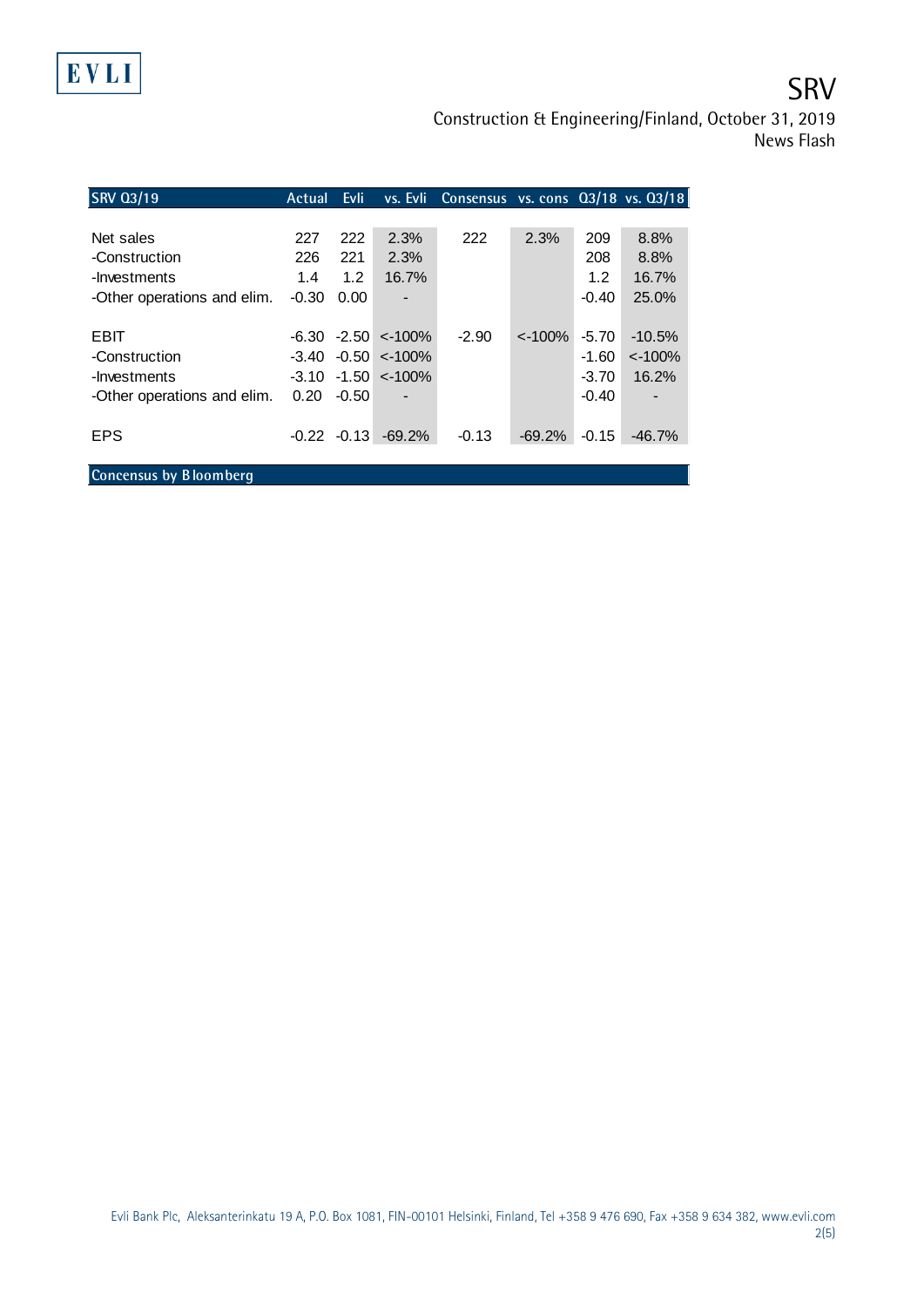### Important Disclosures

Evli Research Partners Plc ("ERP") uses 12-month target prices. Target prices are defined by utilizing analytical techniques based on financial theory including (but not limited to) discounted cash flow analysis and comparative valuation. The selection of valuation methods depends on different circumstances. Target prices may be altered on the basis of new information coming to light in the underlying company or changes in interest rates, changes in foreign exchange rates, other securities prices or market indices or outlook for the aforementioned factors or other factors that may change the conditions of financial markets. Recommendations and changes by analysts are available at Analysts' recomm[endations and ratings revisions.](https://research.evli.com/JasperAllModels.action?authParam=key;461&authParam=x;G3rNagWrtf7K&authType=3) Investment recommendations are defined as follows: Target price compared to share price Recommendation<br> $\leq 10\%$  $\langle 5, 10, 10 \rangle$  SELL<br>  $\langle -10, 6, 10 \rangle$  SELL<br>  $\langle 10, 10, 10 \rangle$  $-10 - (+10) \%$  HOLD<br>> 10 % BUY  $> 10\%$ ERP's investment recommendation of the analyzed company is updated at least 2 timer per year. 60% 53% 50% 39% 40% 30%  $20%$ 8% 10% 0% Sell Hold Buy

The graph above shows the distribution of ERP's recommendations of companies under coverage in 1st of February 2019. If recommendation is not given, it is not mentioned here.

#### Name(s) of the analyst(s): Salokivi

This research report has been prepared by Evli Research Partners Plc ("ERP" or "Evli Research"). ERP is a subsidiary of Evli Bank Plc. Production of the investment recommendation has been concluded on 11.10.2019, 9:00. This report has been published on 31.10.2019, 8:45.

None of the analysts contributing to this report, persons under their guardianship or corporations under their control have a position in the shares of the company or related securities.

The date and time for any price of financial instruments mentioned in the recommendation refer to the previous trading day's closing price(s) unless otherwise stated in the report.

Each analyst responsible for the content of this report assures that the expressed views accurately reflect the personal views of each analyst on the covered companies and securities. Each analyst assures that (s)he has not been, nor are or will be, receiving direct or indirect compensation related to the specific recommendations or views contained in this report.

Companies in the Evli Group, affiliates or staff of companies in the Evli Group, may perform services for, solicit business from, hold long or short positions in, or otherwise be interested in the investments (including derivatives) of any company mentioned in the publication or report.

Neither ERP nor any company within the Evli Group have managed or co-managed a public offering of the company's securities during the last 12 months prior to, received compensation for investment banking services from the company during the last 12 months prior to the publication of the research report.

ERP may pursue an assignment from the issuer(s) of the financial instruments mentioned in the recommendation or this report. These assignments may have a limited economic or financial impact on ERP and/or Evli. Under such assignments ERP may perform services including, but not limited to, arranging investor meetings or –events, investor relations communication advisory and production of research material.

ERP has signed an agreement with the issuer of the financial instruments mentioned in the recommendation, which includes production of research reports. This assignment has a limited economic and financial impact on ERP and/or Evli. Under the assignment ERP performs services including, but not limited to, arranging investor meetings or –events, investor relations communication advisory and production of research material.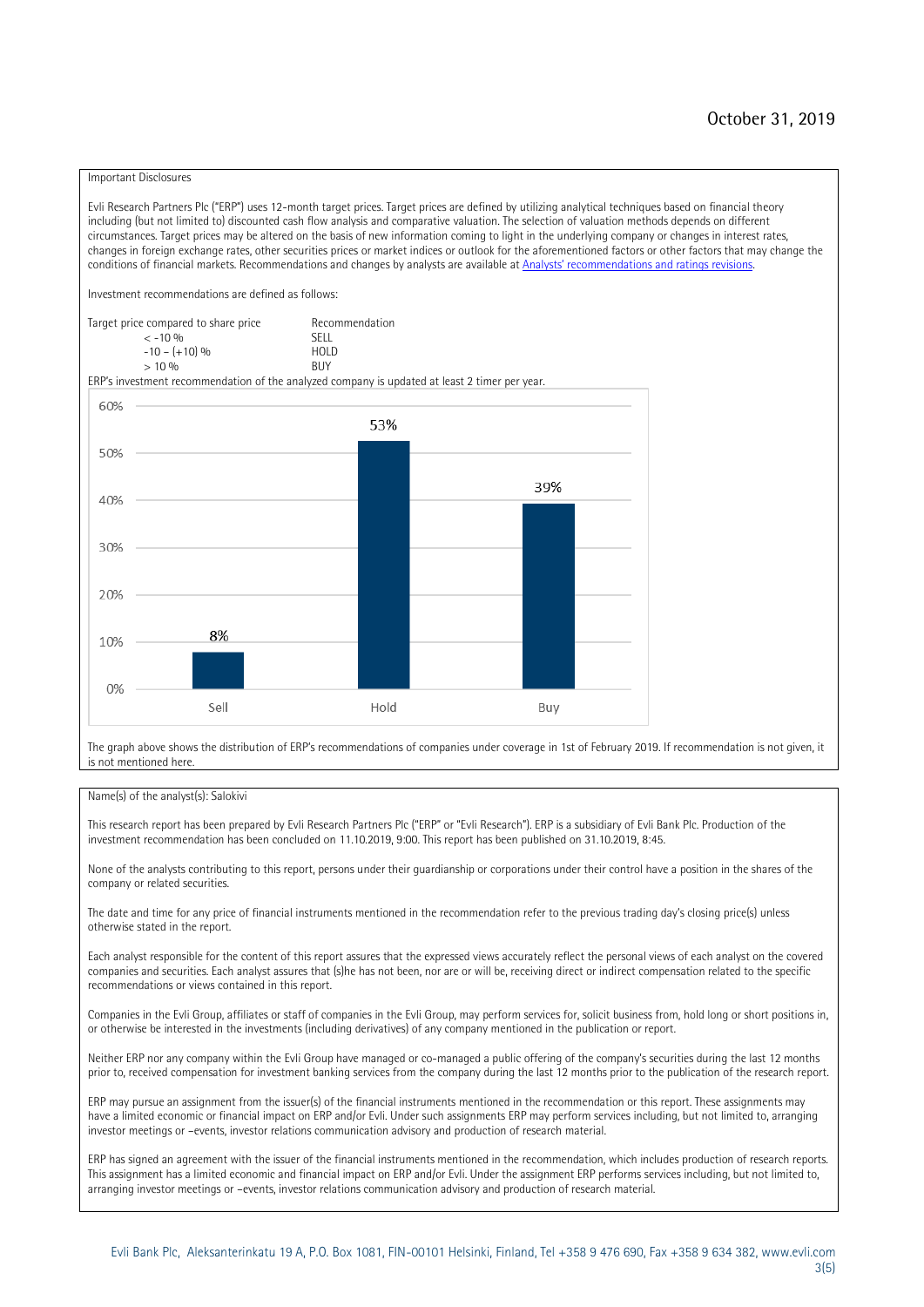ERP or another company within the Evli Group does not have an agreement with the company to perform market making services.

For the prevention and avoidance of conflicts of interests with respect to this report, there is an information barrier (Chinese wall) between Investment Research and Corporate Finance units concerning unpublished investment banking services to the company. The remuneration of the analyst(s) is not tied directly or indirectly to investment banking transactions performed by Evli Bank Plc or any company within Evli Group.

This report has not been disclosed to the company prior to its dissemination.

This report is provided and intended for informational purposes only and may not be used or considered under any circumstances as an offer to sell or buy any securities or as advice to trade any securities.

This report is based on sources ERP considers to be correct and reliable. The sources include information providers Reuters and Bloomberg, stock-exchange releases from the companies and other company news, Statistics Finland and articles in newspapers and magazines. However, ERP does not guarantee the materialization, correctness, accuracy or completeness of the information, opinions, estimates or forecasts expressed or implied in the report. In addition, circumstantial changes may have an influence on opinions and estimates presented in this report. The opinions and estimates presented are valid at the moment of their publication and they can be changed without a separate announcement. Neither ERP nor any company within the Evli Group are responsible for amending, correcting or updating any information, opinions or estimates contained in this report. Neither ERP nor any company within the Evli Group will compensate any direct or consequential loss caused by or derived from the use of the information represented in this publication.

All information published in this report is for the original recipient's private and internal use only. ERP reserves all rights to the report. No part of this publication may be reproduced or transmitted in any form or by any means, electronic, mechanical, photocopying, recording or otherwise, or stored in any retrieval system of any nature, without the written permission of ERP.

This report or its copy may not be published or distributed in Australia, Canada, Hong Kong, Japan, New Zealand, Singapore or South Africa. The publication or distribution of this report in certain other jurisdictions may also be restricted by law. Persons into whose possession this report comes are required to inform themselves about and to observe any such restrictions.

Evli Bank Plc is not registered as a broker-dealer with the U. S. Securities and Exchange Commission ("SEC"), and it and its analysts are not subject to SEC rules on securities analysts' certification as to the currency of their views reflected in the research report. Evli Bank is not a member of the Financial Industry Regulatory Authority ("FINRA"). It and its securities analysts are not subject to FINRA's rules on Communications with the Public and Research Analysts and Research Reports and the attendant requirements for fairness, balance and disclosure of potential conflicts of interest. This research report is only being offered in U.S. by Auerbach Grayson & Company, LLC (Auerbach Grayson) to Major U.S. Institutional Investors and is not available to, and should not be used by, any U.S. person or entity that is not a Major U.S. Institutional Investor. Auerbach Grayson is a broker-dealer registered with the U.S. Securities and Exchange Commission and is a member of the FINRA. U.S. entities seeking more information about any of the issuers or securities discussed in this report should contact Auerbach Grayson. The securities of non-U.S. issuers may not be registered with or subject to SEC reporting and other requirements.

ERP is not a supervised entity but its parent company Evli Bank Plc is supervised by the Finnish Financial Supervision Authority.